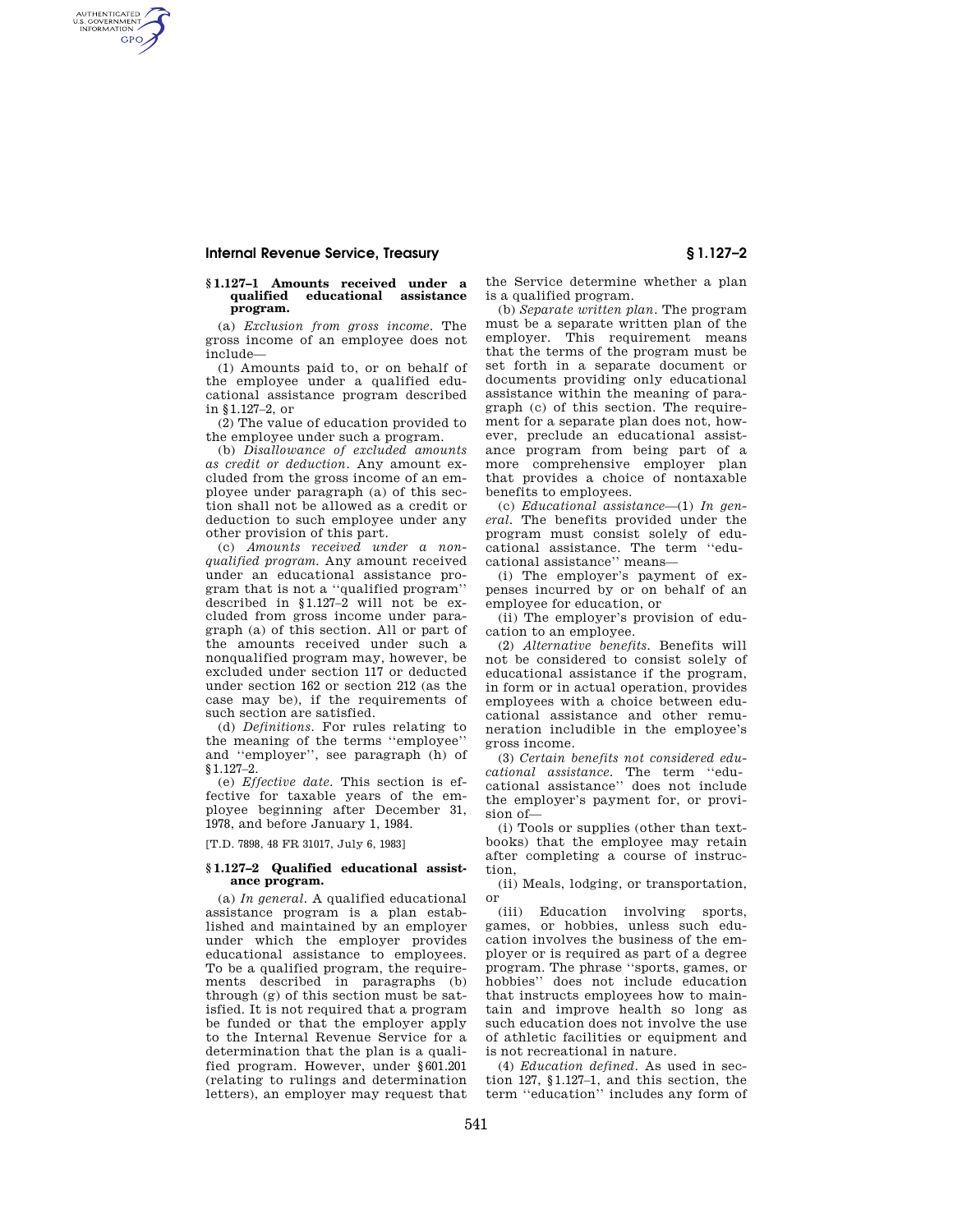instruction or training that improves or develops the capabilities of an individual. Education paid for or provided under a qualified program may be furnished directly by the employer, either alone or in conjunction with other employers, or through a third party such as an educational institution. Education is not limited to courses that are job related or part of a degree program.

(d) *Exclusive benefit.* The program may benefit only the employees of the employer, including, at the employer's option, individuals who are employees within the meaning of paragraph  $(h)(1)$ of this section. A program that provides benefits to spouses or dependents of employees is not a qualified program within the meaning of this section.

(e) *Prohibited discrimination*—(1) *Eligibility for benefits.* The program must benefit the employer's employees generally. Among those benefited may be employees who are officers, shareholders, self-employed or highly compensated. A program is not for the benefit of employees generally, however, if the program discriminates in favor of employees described in the preceeding sentence (or in favor of their spouses and dependents who are themselves employees) in requirements relating to eligibility for benefits. Thus, although a program need not provide benefits for all employees, it must benefit those employees who qualify under a classification of employees that does not discriminate in favor of the employees with respect to whom discrimination is prohibited. The classification of employees to be considered benefited will consist of that group of employees who are actually eligible for educational assistance under the program, taking into account the eligibility requirements set forth in the written plan, the eligibility requirements reflected in the types of educational assistance available under the program, and any other conditions that may affect the availability of benefits under the program. Thus, for example, if an employer's plan provides that all employees are eligible for educational assistance, yet limits that assistance to courses of study leading to postgraduate degrees in fields relating to the employer's business, then only those employees

# **§ 1.127–2 26 CFR Ch. I (4–1–10 Edition)**

able to pursue such a course of study are considered actually eligible for educational assistance under the program. Whether any classification of employees discriminates in favor of employees with respect to whom discrimination is prohibited will generally be determined by applying the same standards as are applied under section  $410(b)(1)(B)$  (relating to qualified pension, profit-sharing and stock bonus plans), without regard to section  $401(a)(5)$ . For purposes of making this determination, there shall be excluded from consideration employees not covered by the program who are included in a unit of employees covered by an agreement which the Secretary of Labor finds to be a collective bargaining agreement between employee representatives and one or more employers, if the Internal Revenue Service finds that educational assistance benefits were the subject of good faith bargaining between the employee representatives and the employer or employers. For purposes of determining whether such bargaining occurred, it is not material that the employees are not covered by another educational assistance program or that the employer's present program was not considered in the bargaining.

(2) *Factors not considered in determining the existence of prohibited discrimination.* A program shall not be considered discriminatory under this paragraph (e) merely because—

(i) Different types of educational assistance available under the program are utilized to a greater degree by employees with respect to whom discrimination is prohibited than by other employees, or

(ii) With respect to a course of study for which benefits are otherwise available, successful completion of the course, attaining a particular course grade, or satisfying a reasonable condition subsequent (such as remaining employed for one year after completing the course) are required or considered in determining the availability of benefits.

(f) *Benefit limitation*—(1) *In general.*  Under section 127(b)(3), a program is a qualified program for a program year only if no more than 5% of the